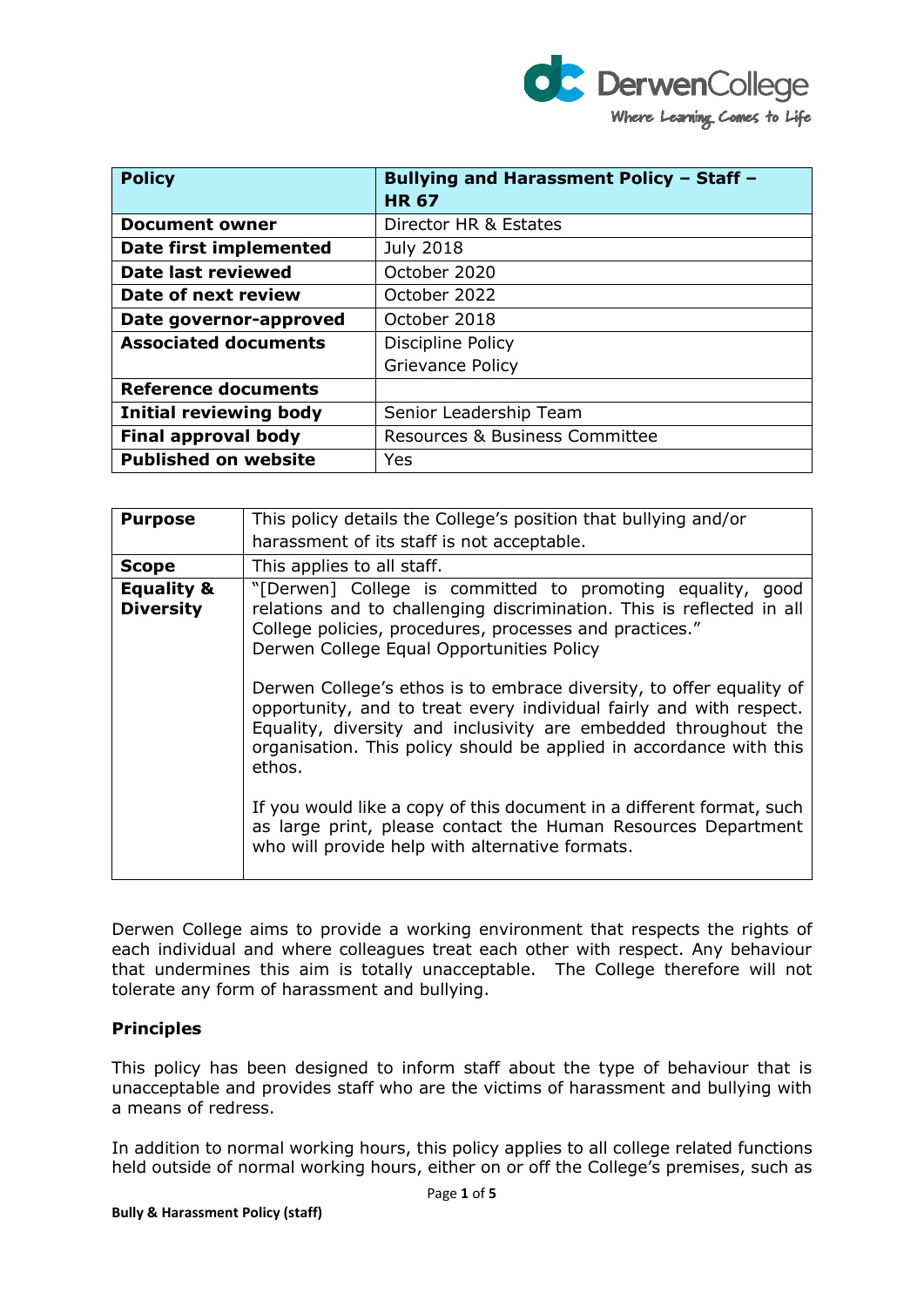

Christmas parties, leaving celebrations, working lunches, etc.

The College will not tolerate harassment of staff by third parties, e.g. customers, and will take appropriate action to deal with all instances which are reported.

### **Harassment**

Harassment is unwanted conduct that intentionally or unintentionally violates a person's dignity, or creates an intimidating, hostile or offensive working environment for them.

Every person has the right to decide what behaviour is either acceptable or unacceptable - it is irrelevant whether the person who perpetrated the behaviour intended to cause offence.

People can be subjected to harassment on a wide variety of grounds. These can include:

- reason related to a protected characteristic
- employment status
- membership or non-membership of a trade union
- the carrying out of health and safety duties
- criminal record
- health
- physical characteristics

Harassment is normally characterised by more than one incident of unacceptable behaviour, particularly if it recurs once it has been made clear that it is regarded as offensive. A single incident may constitute harassment if it is sufficiently serious.

Harassment takes many forms — from relatively mild banter to physical violence.

Examples of harassment include (but are not restricted to):

- verbal harassment examples include crude language, offensive jokes, suggestive or offensive remarks
- non-verbal harassment examples include wolf-whistles, obscene gestures, sexually suggestive posters
- physical harassment examples include unnecessary and unwanted touching, patting, or brushing against another's body
- pressure for sexual favours (e.g. to get a job or promotion) or victimisation on account of the rejection of such pressure
- isolation or non-co-operation and exclusion from social activities for a reason related to a protected characteristic

# **Bullying**

Bullying is a sustained form of psychological abuse that aims to make the victim feel demeaned and inadequate.

Examples of bullying may include: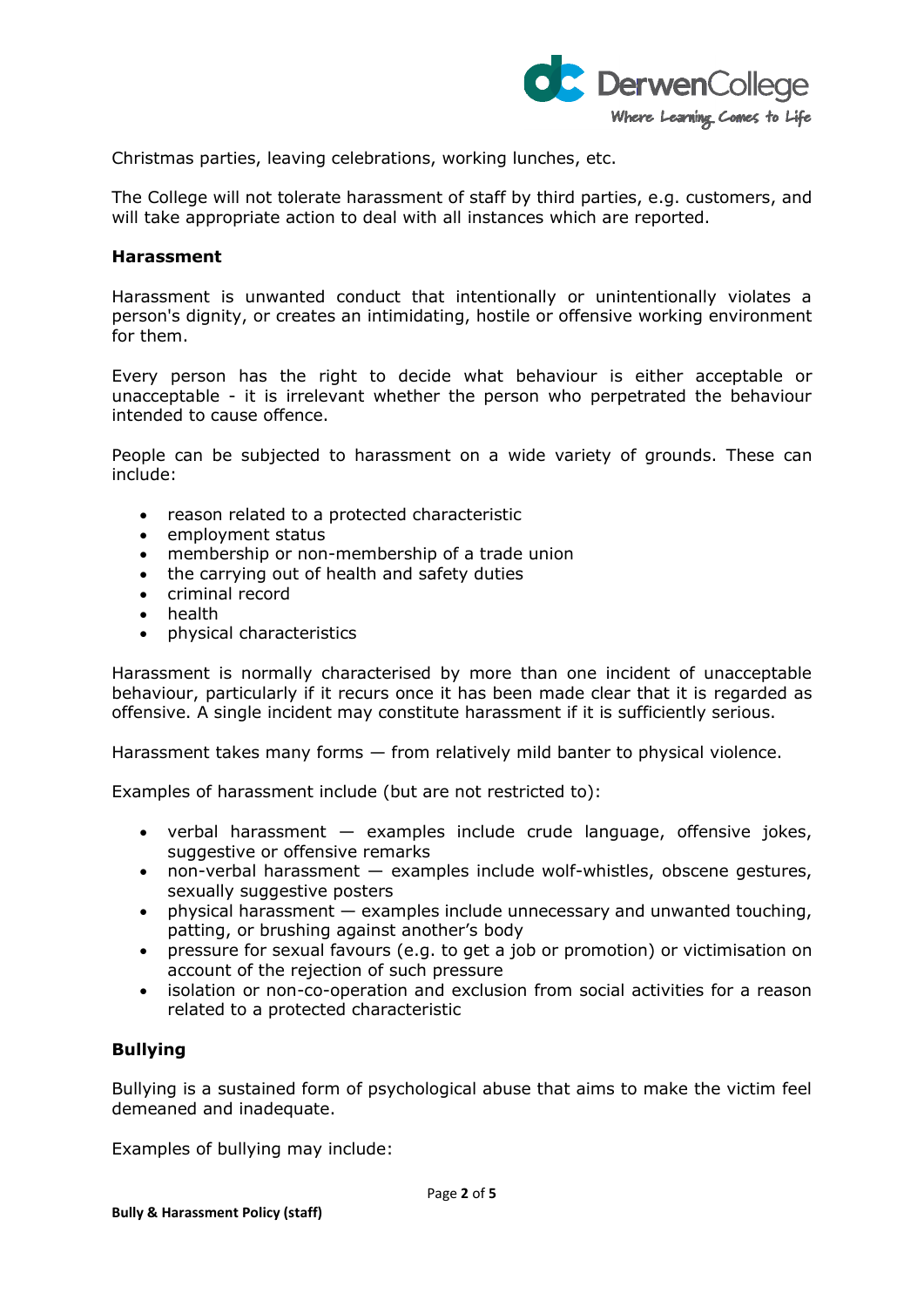

- shouting or swearing at someone
- ignoring or deliberately excluding a person
- persecution through threats and instilling fear
- spreading malicious rumours
- constantly undervaluing effort
- deliberately withholding information or supplying incorrect information
- constantly changing targets without good reason
- setting an individual up to fail by imposing impossible deadlines
- blocking applications for holiday, promotion, or training

As with harassment, it is the perception of the recipient that determines whether any particular behaviour can reasonably be viewed as bullying.

# **Cyberbullying**

Cyberbullying is the use of information and communication technologies to support deliberate, repeated and hostile behaviour that is intended to harm others.

Typically cyberbullying involves the use of the Internet, email or mobile phones to send or post text or images intended to hurt or embarrass another person.

Anyone found to be using technology to bully or harass a colleague or third party will be subject to the disciplinary procedure.

### **Dealing with Bullying and Harassment**

### **Advice**

Derwen College recognises the sensitive nature of bullying and harassment. Staff who believe they are being bullied or harassed may wish to discuss their particular situation before deciding what action to take. The College operates an open-door policy to discuss problems and staff can fully discuss the matter with their manager on an informal basis. However, the College recognises that this may not be appropriate in all circumstances. If this is the case, staff can discuss the situation with the next higher level of management or with a member of the Human Resources department.

Anyone giving advice will:

- ensure the conversation remains confidential as far as possible
- listen sympathetically
- help staff to consider objectively what has happened
- discuss what outcome the individual would wish to see
- draw attention to available procedures and options
- help weigh up the alternatives, but without pressure to adopt any particular course

Confidentiality will be maintained as far as possible. However, if staff decide not to take any action to deal with the problem and the circumstances described are very serious, the College reserves the right to investigate the situation.

# **Solutions**

Just as it is for staff to decide what behaviour is either acceptable or unacceptable,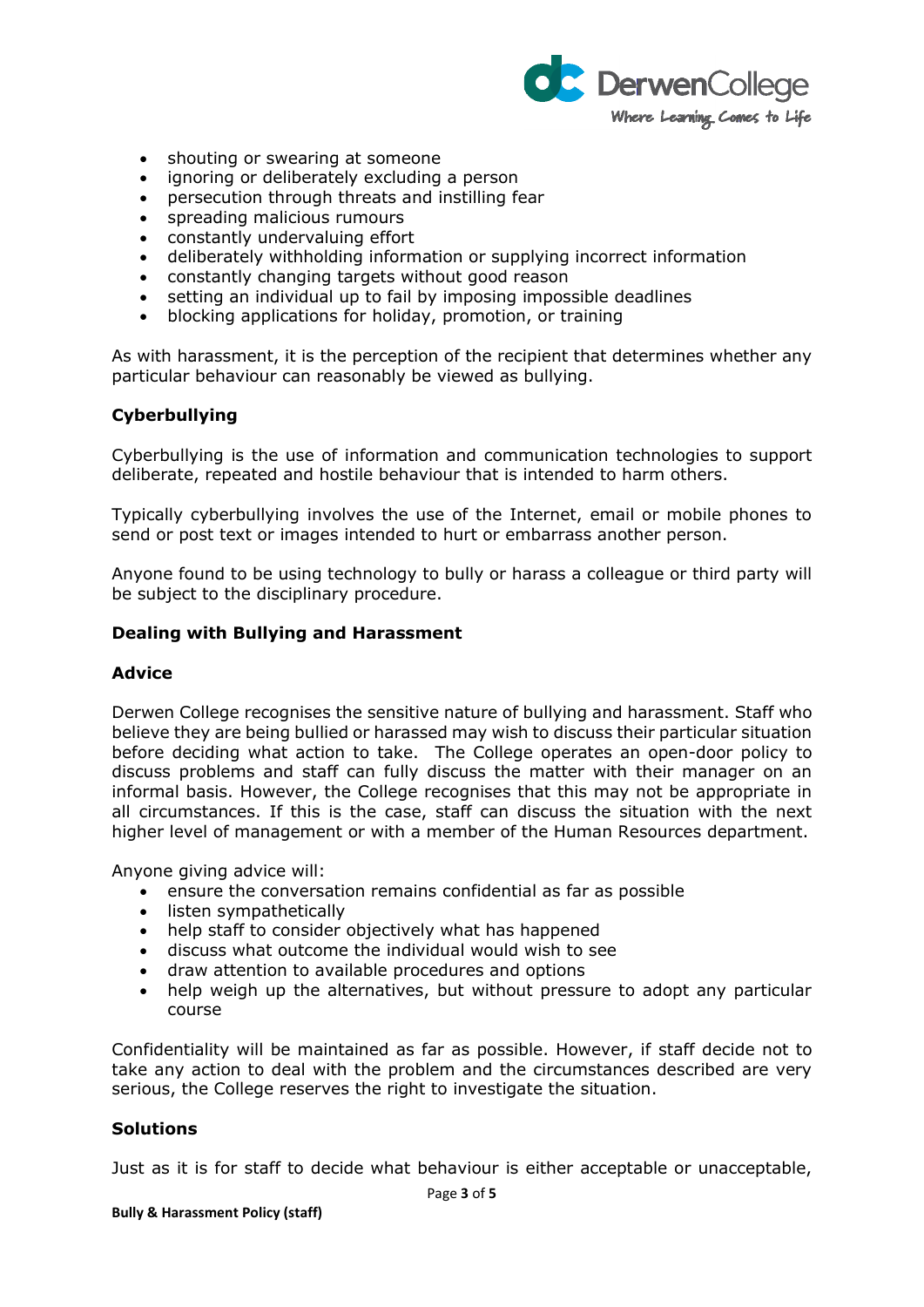

then it is also for the staff to decide which route to take in addressing any problem that has occurred. There are two types of solutions available: informal and formal.

*Informal solutions -* Staff can choose to resolve the matter themselves by simply approaching the harasser/bully (either verbally or in writing) and telling them that their behaviour is unwelcome and that it must stop, otherwise a formal complaint will be made.

*Formal solutions -* Where informal solutions fail, or serious harassment or bullying occurs, staff can bring a formal complaint in the form of a grievance, with the procedure adapted to take account of the sensitivities of such situations.

Complaints will be investigated swiftly and confidentially whilst ensuring that the rights of both partied are protected. Everyone involved in the investigation, including witnesses, will be required to maintain confidentiality  $-$  a failure to do so will be a disciplinary matter.

If at the end of the grievance procedure, the complaint is upheld, the matter will be passed to the HR department to instigate disciplinary proceedings against the person who perpetrated the bullying or harassment.

Whether a complaint is upheld or not, the College recognises that it may be difficult for the staff concerned to continue to work in close proximity to one another during the investigation or following the outcome of the proceedings. If this is the case, the College will consider a voluntary request from either party to transfer to another department. However, a transfer cannot always be guaranteed.

# **Malicious Complaints**

Where a complaint is blatantly untrue and has been brought out of spite, or for some other unacceptable motive, the complainant will be subject to the disciplinary procedure, as will any witnesses who have deliberately misled the College during its investigations.

### **Harassment by a Third Party**

A member of staff who is bullied or harassed by a third party is not expected to enter into any confrontation with the third party that may put their personal safety at risk.

Staff are advised to contact their manager so the complaint can be investigated immediately, in some cases the bully or harasser may be asked to leave the our premises and not return.

# **Bullying and Harassment towards a Third Party**

Any visitor, contractor, customer, parent, governor etc. who feels that they have been subject to bullying or harassment by a member of staff or by a third party whilst on site should not to enter into any confrontation that may put their personal safety at risk.

These individuals are advised to report any incidents to either the person they are visiting at Derwen College, or alternatively to the main Reception. This will ensure